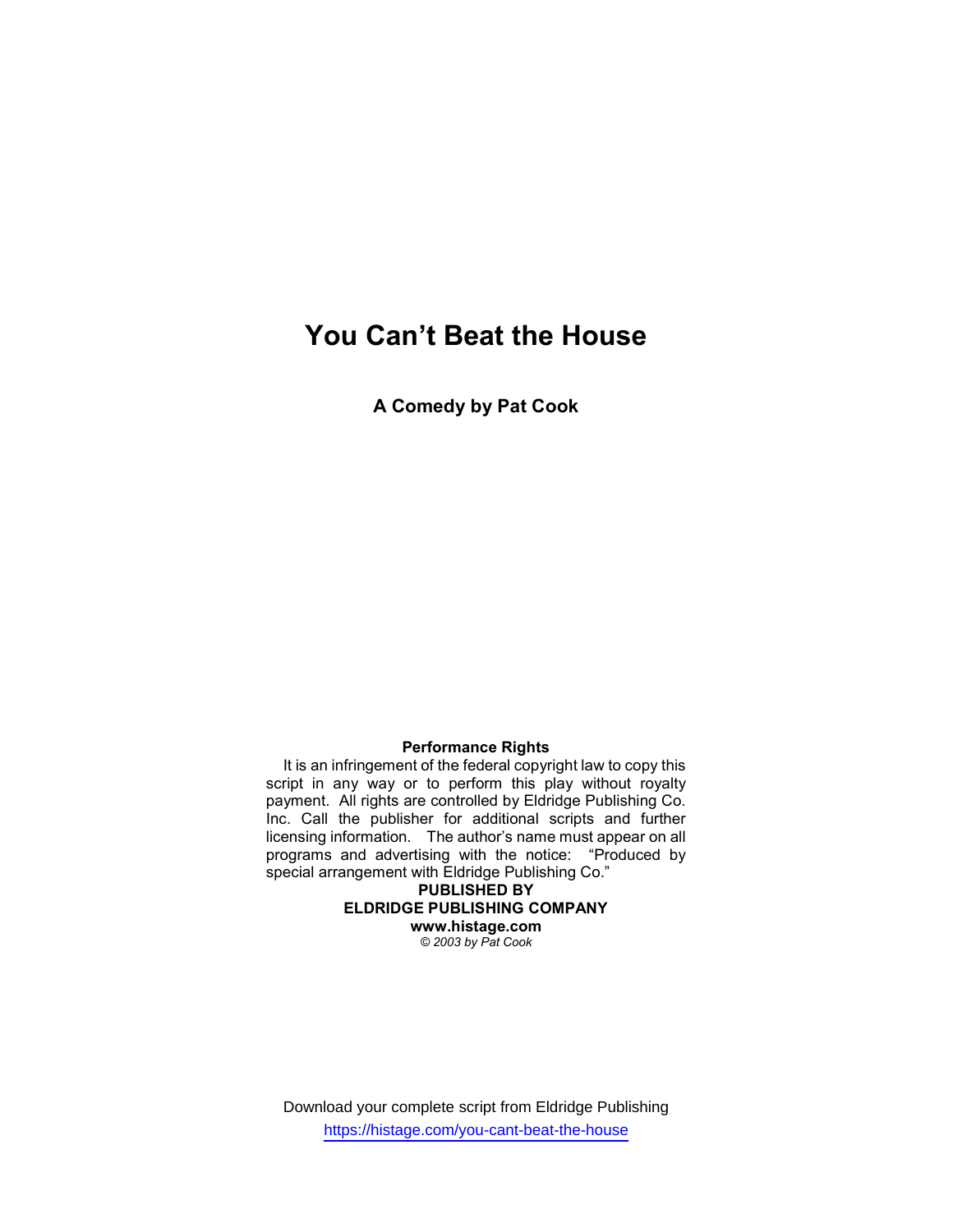You Can't Beat the House  $-2-$ 

### STORY OF THE PLAY

"I've had trouble breaking into a house before but this is the first time I've had problems breaking OUT again!" So moans Merle to his partner, Howie. These two minor-league burglars have really met their match this time, it seems. They decided on a house only to find, after managing to get into the place, that it's up for sale and before they can leave, Conrad and Glenda, prospective buyers, show up. Merle figures they have two choices - either pretend to be real estate agents or beat it, making the buyers suspect them and call in the police. Merle begins to show the house while Howie ducks out to get the car. Now the REAL real estate agent shows up and Merle has to juggle the couple and the agent. Finally, as Merle gets rid of the her and is about to show the door to Conrad and Glenda, Howie arrives with the news that their car has been towed away. Suddenly a cop shows up, saying the police are looking for two suspicious characters in the neighborhood. Next in the parade of oddball characters is Conrad's secretary, then Glenda's mother, then her medium, Madame Zenobia. Oh, yeah! The place, it turns out, is haunted! This screwball comedy is one wisecrack after another and proves once again that "You Can't Beat the House."

#### Premiere Performance

"You Can't Beat the House" by Pat Cook was first produced on July 11, 2003, at the Festival Playhouse in Historic Olde Town, Arvada, Colorado. It was directed by Charles Joseph Ault with the following cast: Merle - Charles J. Ault Howie - Jim Hoover Conrad Spears - John Kubin Glenda Spears - Shelli Marks Courtney Parfait - Juli Guyer Officer Larraby - Arran Lappin Lillian - Kristine Segura Madame Zenobia - Donna Sweet Ault Brittany Marie - Kimberly Horne Fern Larraby - Jude Anderl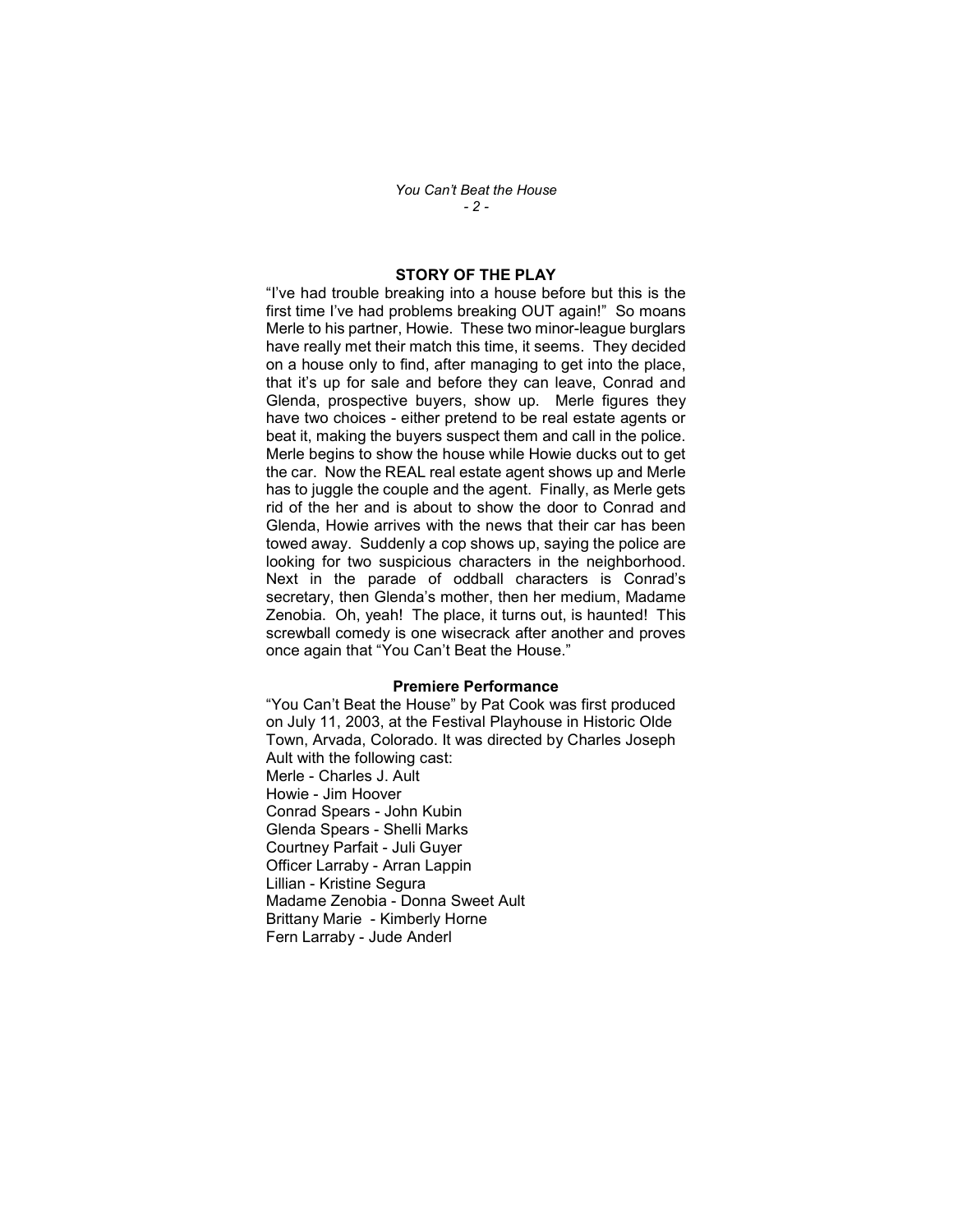You Can't Beat the House - 3 -

# CAST OF CHARACTERS

(4 m, 6 w)

MERLE: An amiable but not very good burglar. HOWIE: Merle's partner, who thinks with his heart. CONRAD SPEARS: Young married man, given to arguing. GLENDA SPEARS: Conrad's wife, a woman with a secret. COURTNEY PARFAIT: A well-coifed real estate agent. OFFICER MILO LARRABY: A not-too-bright police officer. LILLIAN: Glenda's pushy mother. MADAME ZENOBIA: A wise-cracking spiritual medium. BRITTANY MARIE: Conrad's dumb secretary. FERN LARRABY: Larraby's crabby mother.

**Time:** The present. Early evening. Place: The living room of the Patterson's up-for-sale house.

#### **SETTING**

The setting for this little farce is the living room of a somewhat upscale home, obviously in a nicer neighborhood. There are paintings on the walls and large vases with flowing ferns around the room. There are three doors utilized in this floor plan. The first, or front door is located SL, which leads outside. The second door, just off USC, leads to the kitchen. SR of it is the closet. The third door, which leads to the bedrooms, is located SR. The furniture consists of a large couch, located DSL, which is book-ended by two small tables. There is a large wooden buffet located against the SR wall and a dinette set in the USR corner. The rest of the room is furnished with other smaller tables, bookshelves and knickknacks.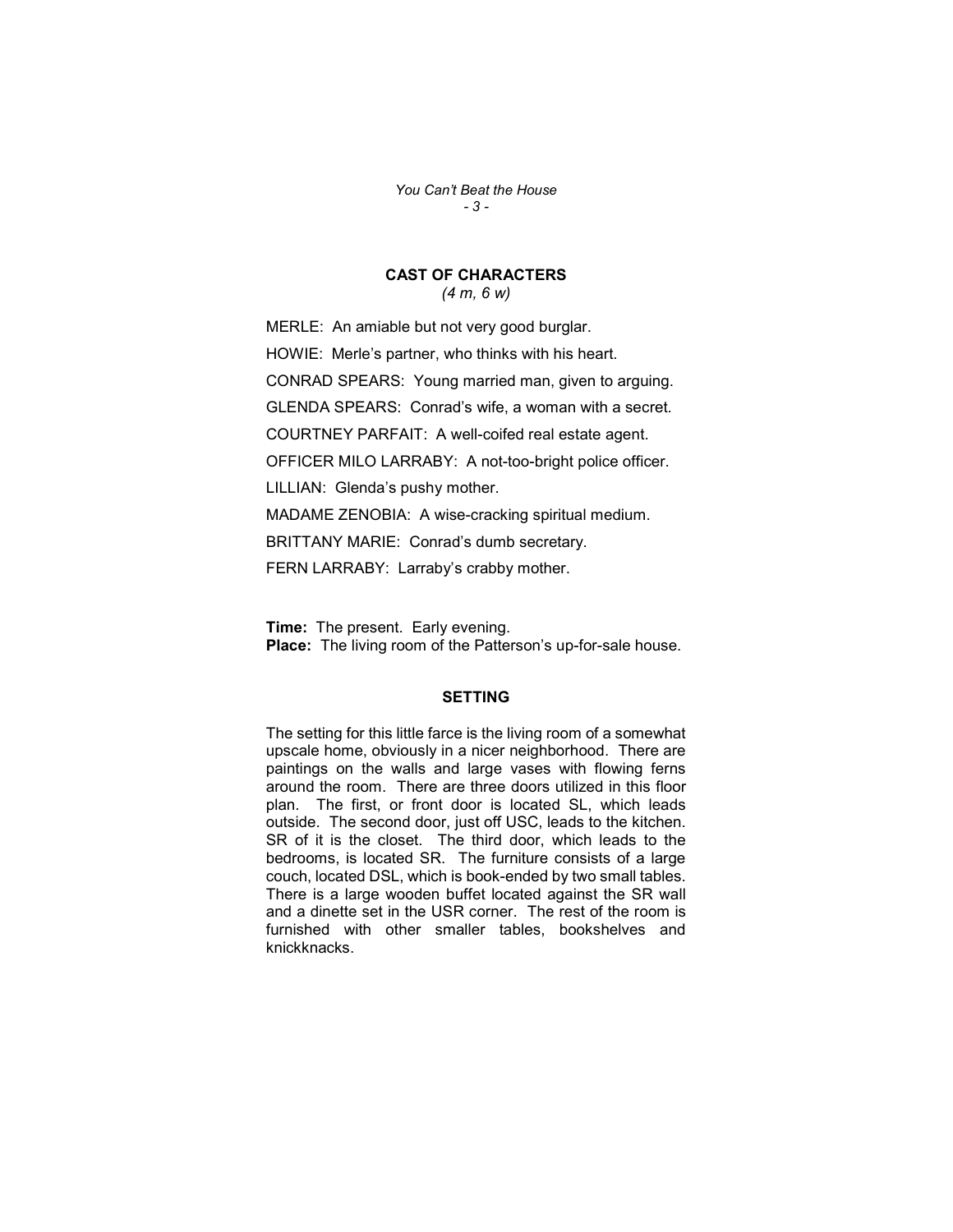You Can't Beat the House  $-4-$ 

### PROPS

Laundry bag with an article of clothing Stack of flyers on the buffet Business cards for Conrad and Courtney Red bandanna for Howie Purse with cell phone for Glenda Purse for Lillian Cell phone for Conrad Dark glasses, handful of glitter, and a purse with a business card and remote control for Zenobia Briefcase and papers for Brittany Tray of sandwiches Paper bag Audio cassette player Gun, pen and pad for Larraby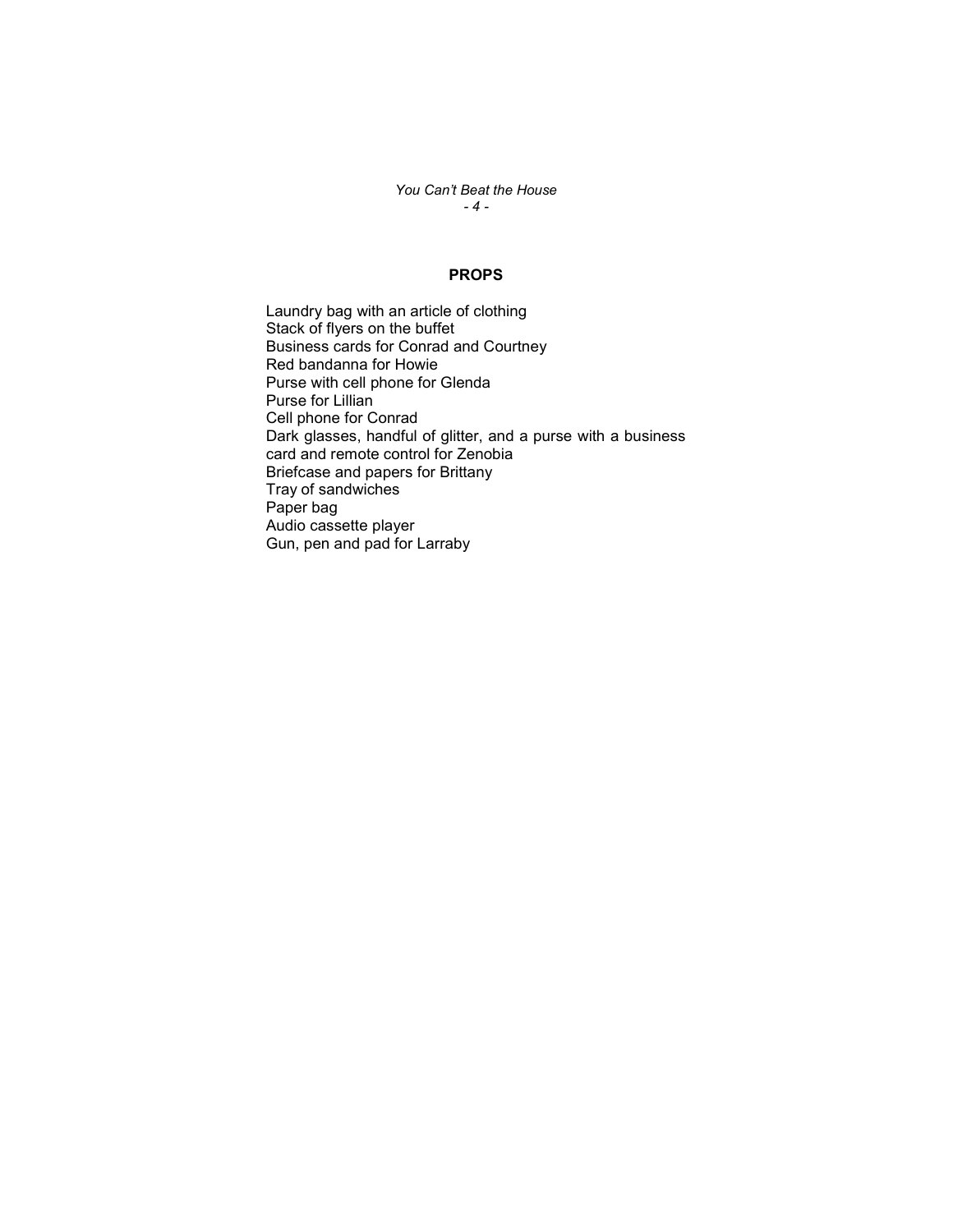## ACT I

(AT RISE: No one is in the room. After a slight pause, MERLE looks cautiously in through the SR door. After "casing the joint," he enters on tiptoe, carrying a large canvas bag. He then looks out the SR door.)

- MERLE: (Loud whisper.) Okay, come on in. (HE looks around again. Then seeing that no one has entered, he tries again, a little louder this time.) Howie! Get IN here! I finally got that bedroom window open! Howie! (HE looks out the door.) Where ARE you! Howie! (HOWIE casually enters through the front door. MERLE, not seeing him, continues.) Where did you go? It took some doing but I did manage to persuade the window who was the boss and availed myself of the interiors. Howie! Howie, you moron, where have you - ? (He pulls his head back and turns to HOWIE.) Where'd you come from?
- HOWIE: (Smiling.) Louisiana, originally.
- MERLE: I mean how'd you get in here?
- HOWIE: (Indicating the front door.) Walked through there. It weren't locked.
- MERLE: Why didn't you tell me that before I spent fourteen minutes jimmying that bedroom window?
- HOWIE: Aw shoot, Merle, you always take such pride in your work, I just couldn't bring myself to interrupt you.
- MERLE: (Proud.) Thank you, Howie. (Hand on his shoulder.) Nice to see that my artistry isn't wasted on such as you.
- HOWIE: (Looking at the room.) Is this a nice crib or what?
- MERLE: (Walking around.) It is for a fact.
- HOWIE: Look at those paintings! (THEY move to a painting.)
- MERLE: Always a sign of a respectable lodging, in my book. Says a lot for the owners.
- HOWIE: I used to be a painter, you know?
- MERLE: Now that's a minor tidbit about your background I never knew. A painter, huh? You any good?
- HOWIE: Shoot, I could do this whole room in three hours, two coats.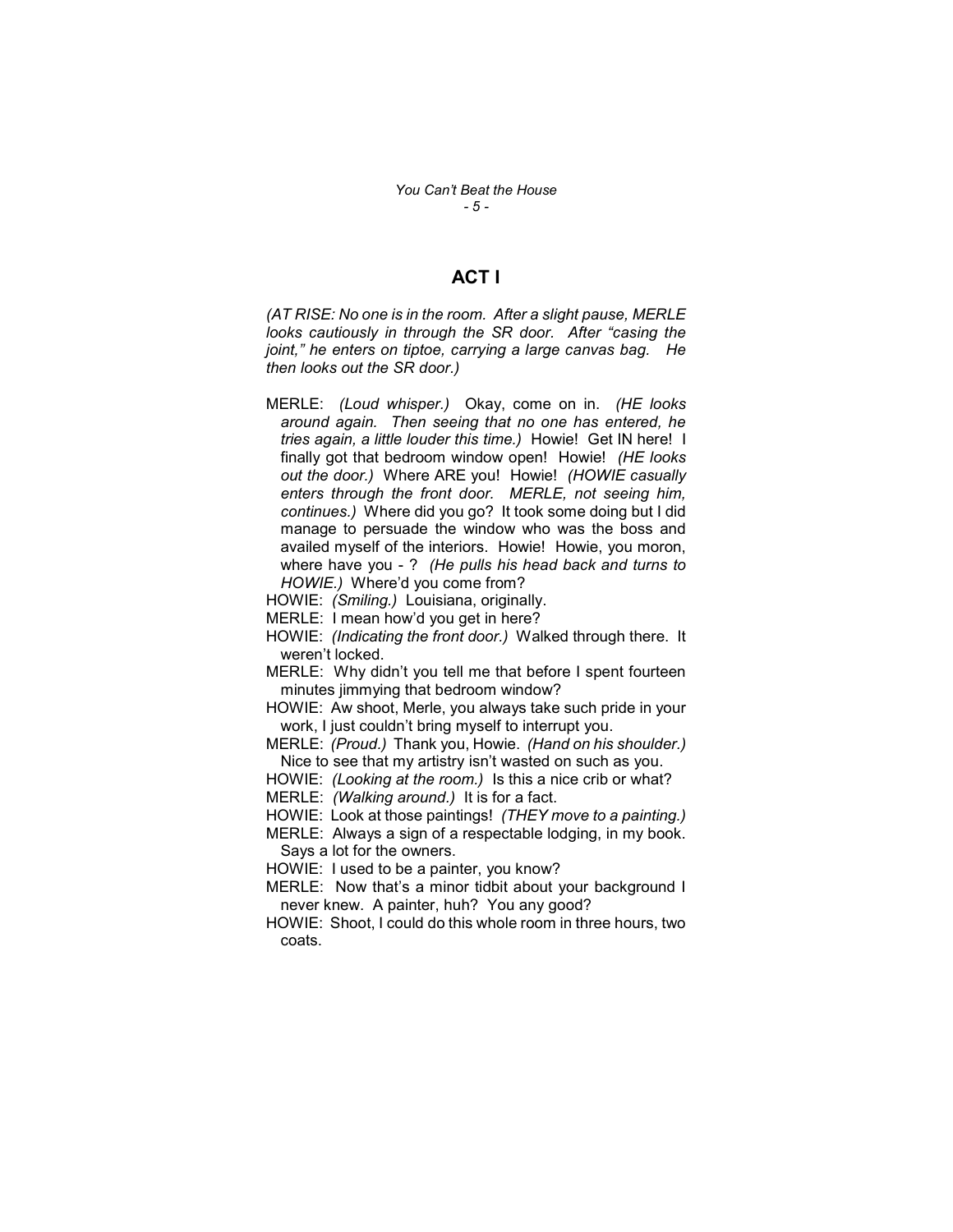MERLE: Uh huh. (HE shakes his head as if trying to clear it.) Now, it's best we be about our business and take our leave.

HOWIE: What's first, do you think?

- MERLE: (Hands the bag to HOWIE.) You check out in here and I'll see what's available in the bedrooms.
- HOWIE: Sounds like a plan. Hey, how come you brought my laundry bag?

MERLE: That's your laundry bag?

HOWIE: How come you think there's my shirts and trousers in here? (HE opens the bag and holds it under MERLE'S nose.)

- MERLE: (Yanking HIS head away.) WHOA! (HOWIE closes the bag.) You might decide against washing those and opt for burying them instead. Look, just find the silverware and whatever other marketable merchandise as you can. I'll see where they keep the credit cards and currency. (HE tiptoes out the SR door.)
- HOWIE: (Drops the bag by the couch.) I'll give it my best shot. (HE looks around the room.) Lessee … If I was a high-priced item now where would I reside? (HE moves to a large plant. He then calls off.) What about the potted plants?

MERLE: (Offstage.) No.

- HOWIE: There's mucho dinero in assorted decorative foliage.
- MERLE: I told you a hundred times! No ferns!
- HOWIE: Whatever. (HE moves to the buffet.) Silverware, come out, come out, where ever you are. (HE opens a drawer.) Hm. Empty. (HE opens two more drawers.) They's all empty. (HE opens the bottom doors.) There ain't nothing in here at all. (HE closes the doors and finds the flyers on top of the bureau.) What's this? (HE reads the flyer to himself.)

MERLE: This is a nice place, you know it?

HOWIE: (Nodding.) No kidding. Almost three thousand square feet, with four bedrooms, a study and a two-car garage.

MERLE: What?

HOWIE: Also, inside washer and dryer hook-ups, a butler's pantry and a deck with landscaping and a hot tub.